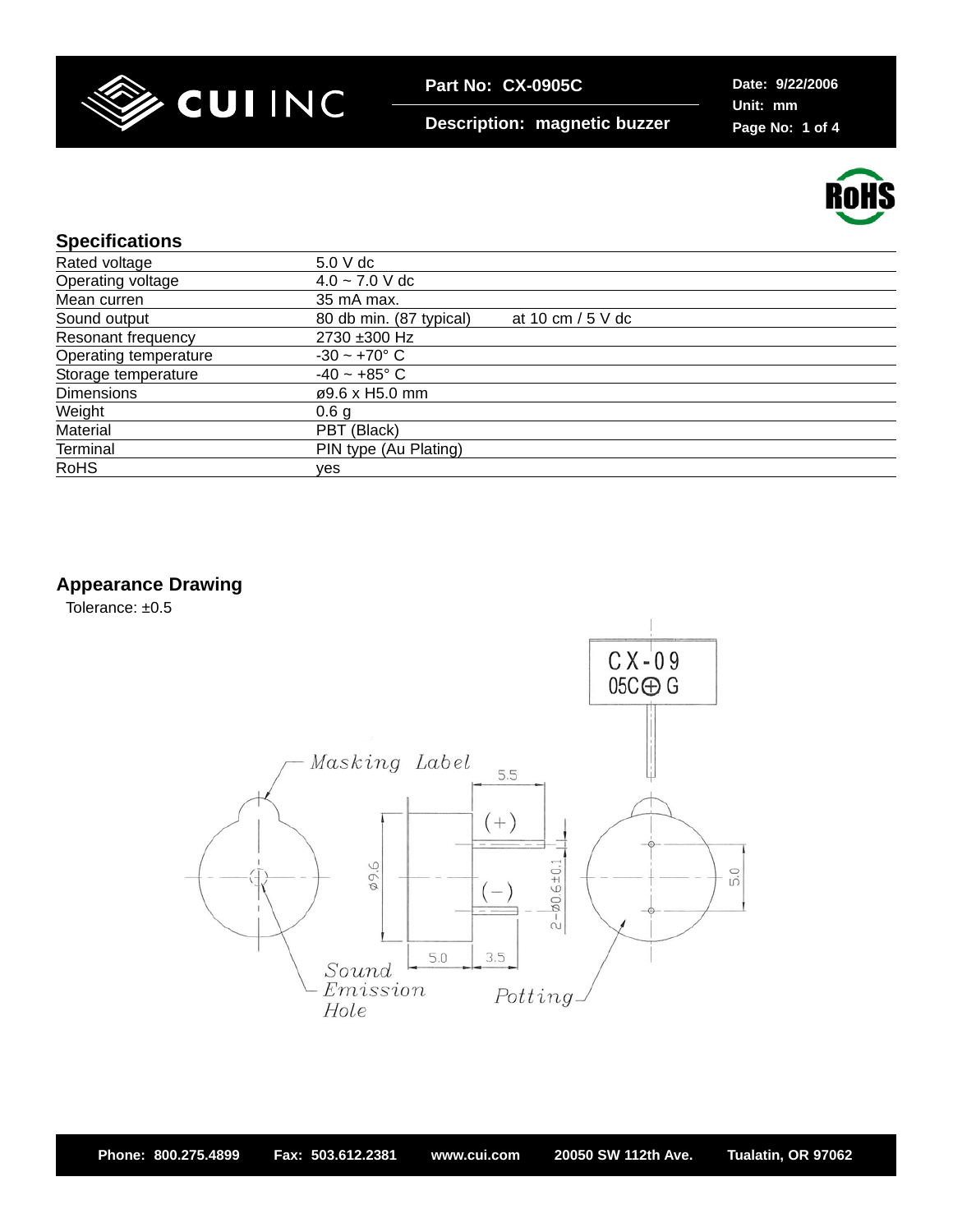

**Description: magnetic buzzer**

**Date: 9/22/2006 Unit: mm Page No: 2 of 4**

# **Voltage: Sound Pressure Level / Voltage: Current Consumption**



**Measurement Method**

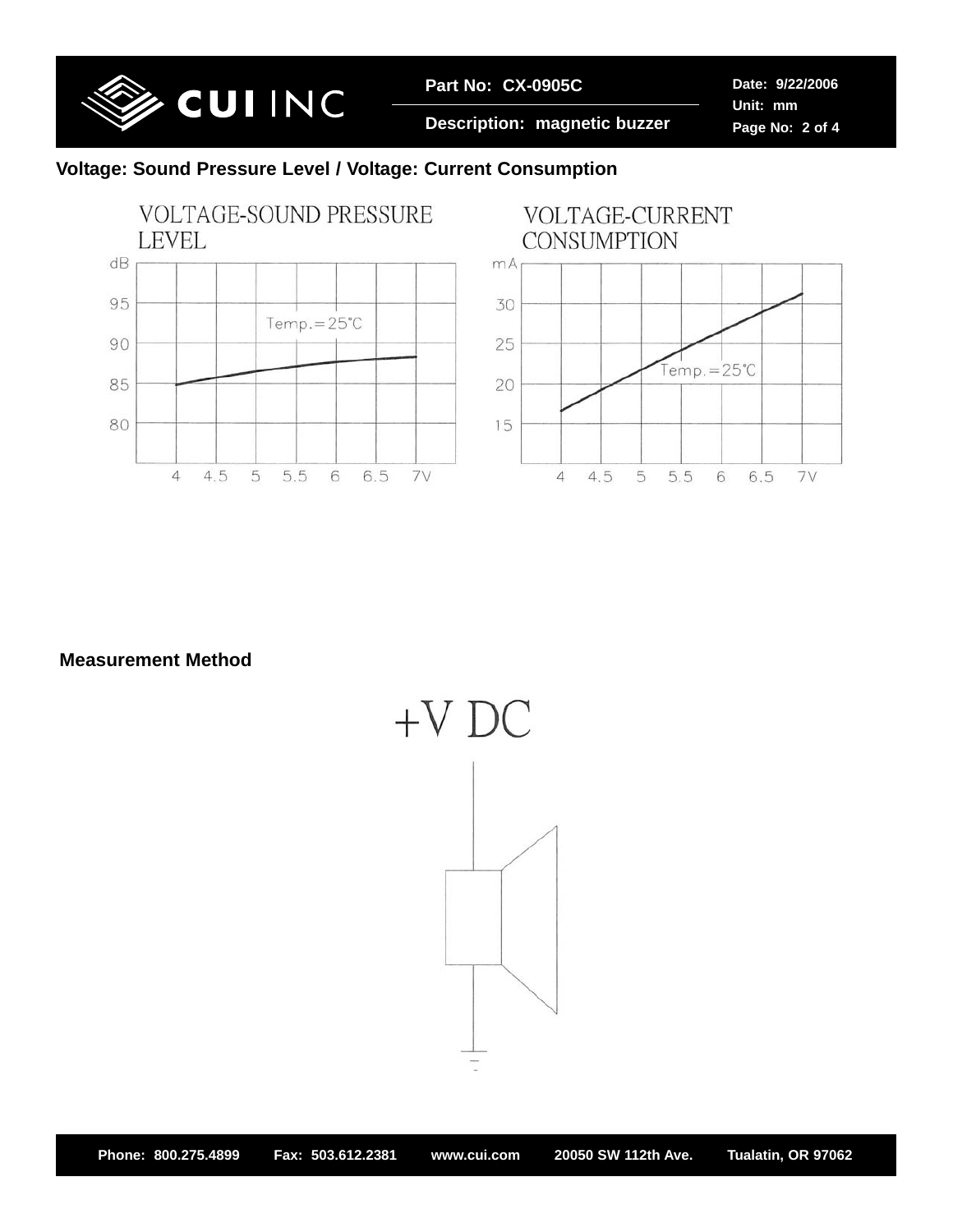

**Description: magnetic buzzer**

**Date: 9/22/2006 Unit: mm Page No: 3 of 4**

#### **Mechanical Characteristics**

| <b>Item</b>                         | <b>Test Condition</b>                                       | <b>Evaluation Standard</b>          |
|-------------------------------------|-------------------------------------------------------------|-------------------------------------|
| Solderability                       | Lead terminals are immersed in solder bath                  | 95% of the surface of the lead      |
|                                     | of 270 $\pm$ 5°C for 3 $\pm$ 1 seconds.                     | pads must be wet with solder.       |
| <b>Soldering Heat Resistance</b>    | Lead terminals are immersed up to 1.5mm from                |                                     |
|                                     | the buzzer's body in a solder bath of 260 $\pm 5^{\circ}$ C | No interference in operation.       |
|                                     | for $3 \pm 1$ seconds.                                      |                                     |
| <b>Terminal Mechanical Strength</b> | For 10 seconds, the force of 9.8N (1.0kg) is                | No damage or cutting off.           |
|                                     | applied to each terminal in axial direction.                |                                     |
| Vibration                           | The buzzer shall be measured after applying                 | After the test, the part shall meet |
|                                     | a vibration amplitude of 1.5 mm with 10 to                  | specifications without any          |
|                                     | 55 Hz band of vibration frequency to each of                | damage to the appearance or         |
|                                     | the 3 perpendicular directions for 2 hours.                 | performance. The SPL should be      |
| Drop Test                           | The part will be dropped from a height of                   | within ±10 dBA of the initial SPL   |
|                                     | 75 cm onto a 40 mm thick wooden board 3                     | measurement.                        |
|                                     | times in 3 axes $(X, Y, Z)$ for a total of 9 drops.         |                                     |

### **Environment Test**

| Item                 | <b>Test Condition</b>                                                                                                                                                                                                    | <b>Evaluation Standard</b>                                                                                                                                          |  |
|----------------------|--------------------------------------------------------------------------------------------------------------------------------------------------------------------------------------------------------------------------|---------------------------------------------------------------------------------------------------------------------------------------------------------------------|--|
| High temp. test      | The part will be subjected to $+85^{\circ}$ C for<br>96 hours.                                                                                                                                                           |                                                                                                                                                                     |  |
| Low temp. test       | The part will be subjected to -40°C for<br>96 hours                                                                                                                                                                      |                                                                                                                                                                     |  |
| Thermal shock        | The part will be subjected to 10 cycles. One<br>cycle will consist of:                                                                                                                                                   |                                                                                                                                                                     |  |
|                      | $+85^{\circ}$ C<br>$-40^{\circ}$ C<br>30 min.<br>30 min.<br>60 min.                                                                                                                                                      | After the test, the part shall meet<br>specifications without any<br>damage to the appearance or<br>performance. After 4 hours at<br>25°C, the SPL should be within |  |
| Temp./Humidity cycle | The part shall be subjected to 10 cycles. One<br>cycle will last for 24 hours and consist of:<br>$+85^{\circ}$ C<br>a,b: 90~98%RH<br>c: 80~98%RH<br>b<br>$+25^\circ$ C<br>$12\pm0.5$ hrs<br>3hrs<br>3hrs<br>C<br>24hours | ±10 dBA of the initial SPL<br>measurement.                                                                                                                          |  |